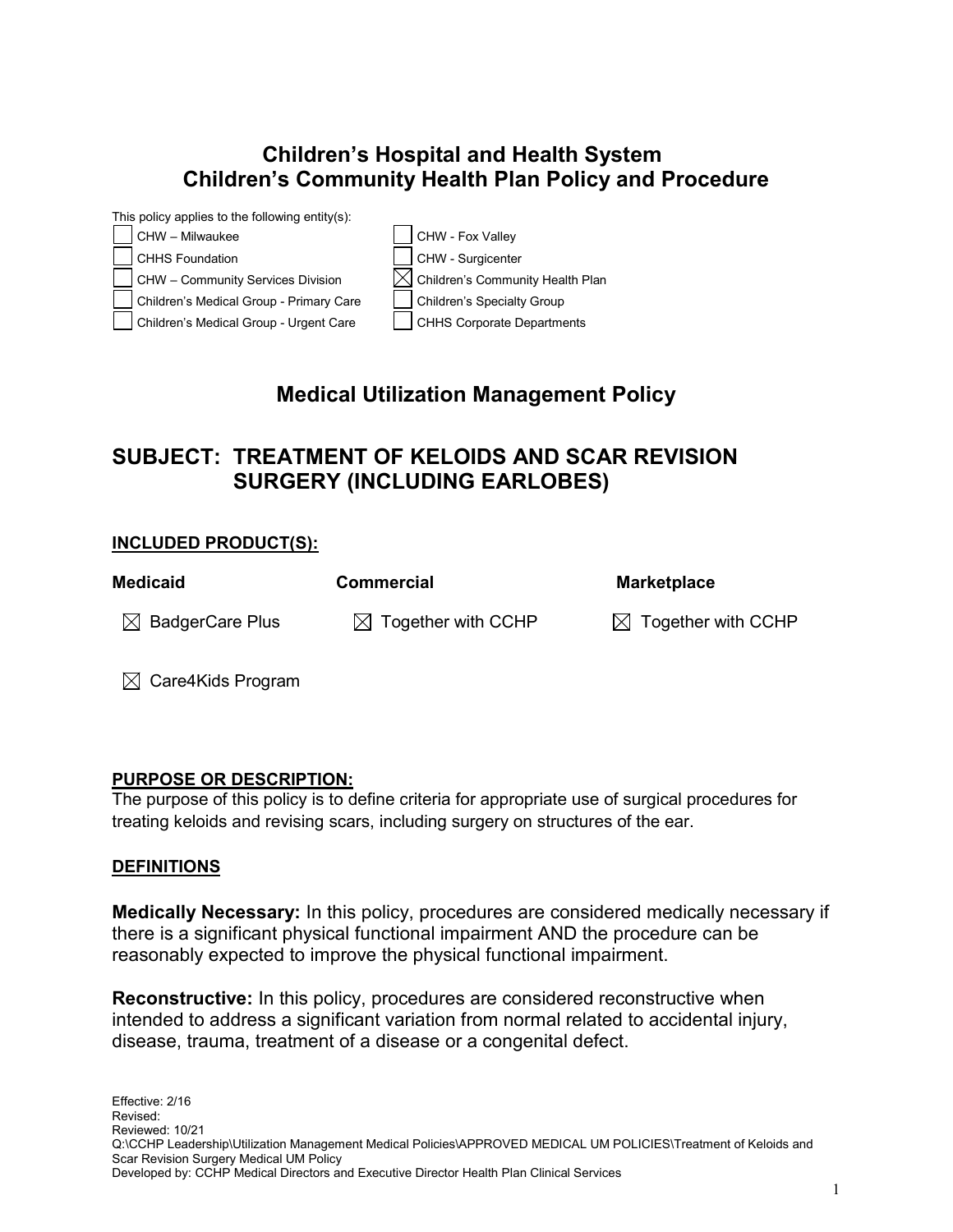**Cosmetic:** In this policy, procedures are considered cosmetic when intended to change a physical appearance that would be considered within normal human anatomic variation. Cosmetic services are often described as those that are primarily intended to preserve or improve appearance.

## **POLICY:**

## 1. **Treatment of Keloids**

- a. Treatment of a keloid is considered **medically necessary** when there is documented evidence of significant physical functional impairment related to the keloid **and** the treatment can be reasonably expected to improve the physical functional impairment. This includes keloids located on the ear.
- b. Treatment of a keloid is **reconstructive** when the keloid results in a significant variation from normal related to accidental injury, disease, trauma, or treatment of a disease. This includes keloids located on the ear.
- c. Treatment of keloids is considered **cosmetic and not medically necessary**  when performed in the absence of a significant physical functional impairment, is not reconstructive, and is intended to change a physical appearance that would be considered within normal human anatomic variation.

### **2. Scar Revision**

- a. Scar revision is considered **medically necessary** when there is documented evidence of significant physical functional impairment related to the scar **and** the treatment can be reasonably expected to improve the physical functional impairment.
- b. Scar revision is considered **reconstructive** when there is significant variation from normal related to accidental injury, disease, trauma, or treatment of a disease or congenital defect.
- c. Scar revision is considered **cosmetic and not medically necessary** when performed in the absence of a significant physical functional impairment, is not reconstructive, and is intended to change a physical appearance that would be considered within normal human anatomic variation.

### **REFERENCES**

- 1. Alster T. Laser scar revision: comparison study of 585-nm pulsed dye laser with and without intralesional corticosteroids. Dermatol Surg. 2003; 29(1):25-29.
- 2. Alster T, Zaulyanov L. Laser scar revision: a review. Dermatol Surg. 2007; 33(2):131-140.
- 3. Asilian A, Darougheh A, Shariati F. New combination of triamcinolone, 5 fluorouracil, and pulsed-dye laser for treatment of keloid and hypertrophic scars. Dermatol Surg. 2006; 32(7):907-915.